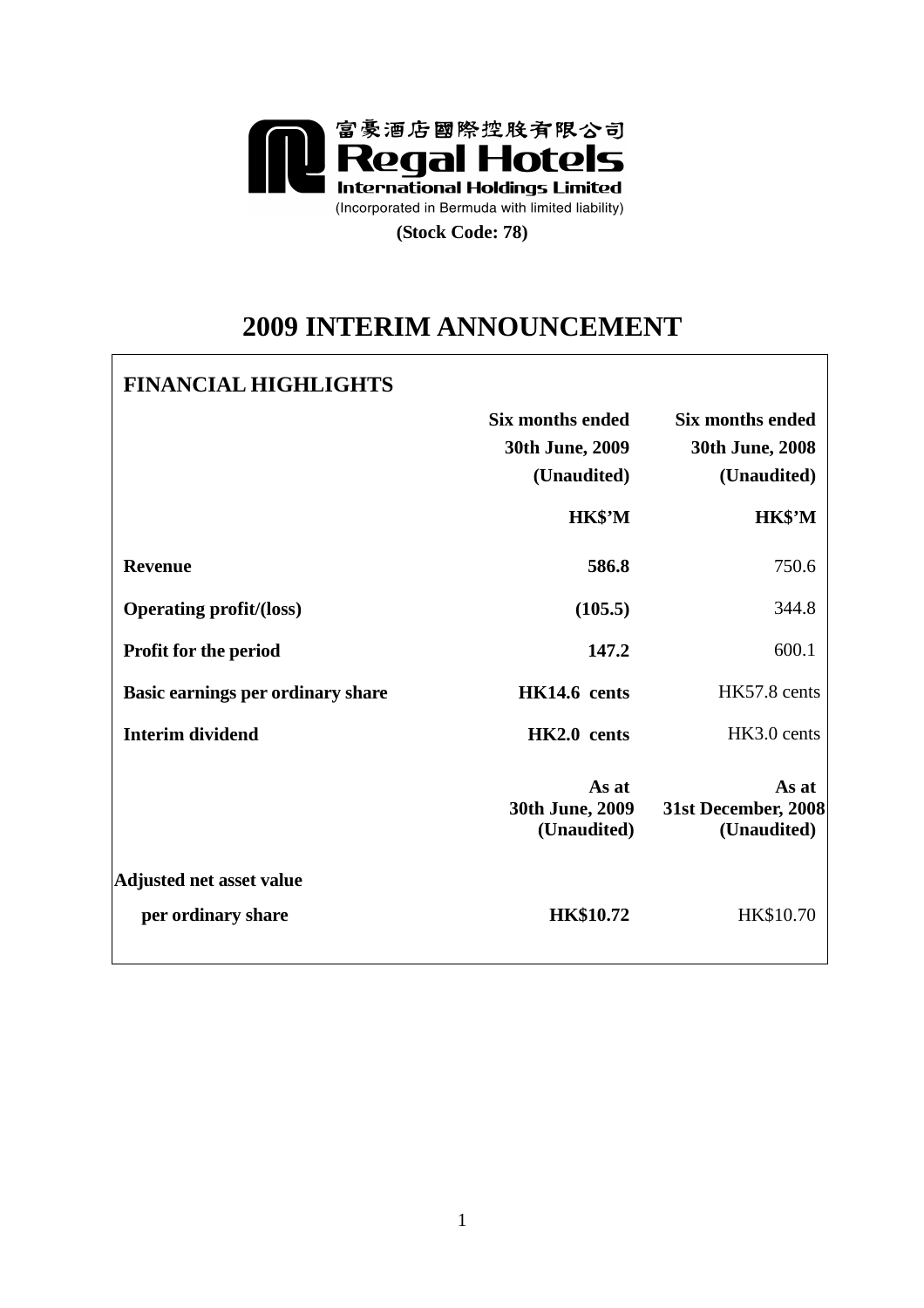

Press Release 8th September, 2009 For Immediate Release

# **Regal Hotels Announces 2009 Interim Results**

Regal Hotels International Holdings Limited (stock code: 078) announced today its interim results for the period ended 30th June, 2009.

# **FINANCIAL RESULTS**

For the six months ended 30th June, 2009, the Group achieved an unaudited consolidated profit attributable to shareholders of HK\$147.2 million, which is lower than the comparative profit of HK\$600.1 million in 2008. However, it should be noted that the profit attained in the corresponding period last year included fair value gains of approximately HK\$358.5 million arising from reclassification of the retained houses in Regalia Bay, Stanley to investment properties.

Due to the slowdown in world-wide economies caused by the global financial crisis and, more recently, the deterrent impact on travelling caused by the H1N1 pandemic, the hotel industry in Hong Kong on the whole has been operating under a difficult environment, particularly in the second quarter of this year. These have had a significant adverse effect on the overall business operations of the Group, as the lessee of the five Regal Hotels in Hong Kong, during the period under review.

For the purpose of reference, supplementary information on the net assets of the Group, compiled on an adjusted basis to reflect more fairly the underlying net assets attributable to the interests held by the Group in Regal Real Estate Investment Trust, is provided in the interim results announcement released today. **The adjusted net asset value per ordinary share is HK\$10.72**.

# **DIVIDEND**

The Directors have declared the payment of an interim dividend of HK2.0 cents per ordinary share for the financial year ending 31st December, 2009 (2008 – HK3.0 cents).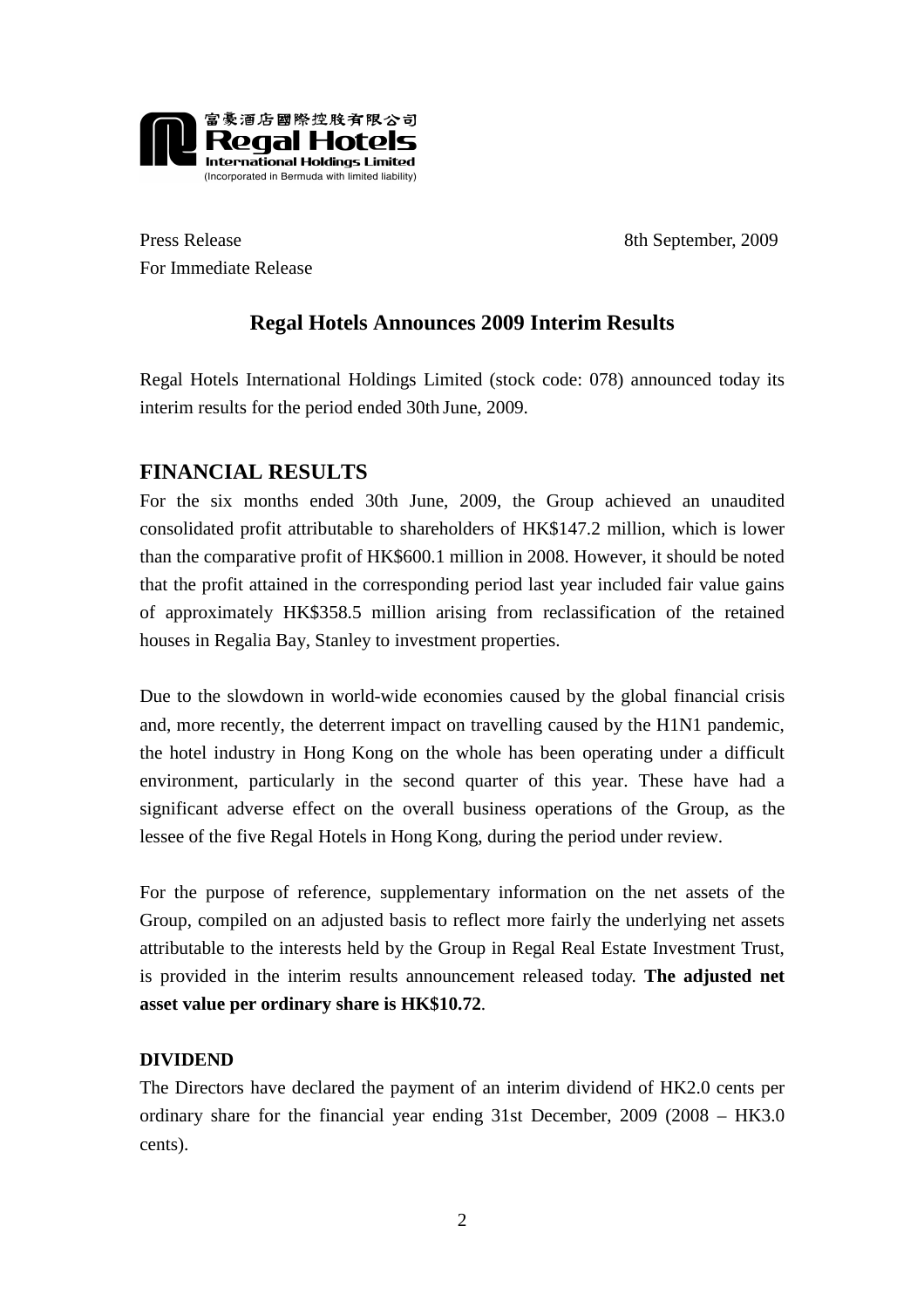# **REVIEW OF OPERATIONS HOTELS**

## **Hong Kong**

During the initial few months, hotels in Hong Kong were still able to perform relatively better than those in other major cities around the world, mainly benefiting from the continued strong influx of visitors from Mainland China. Since early May, the H1N1 pandemic has severely affected travelling to Hong Kong from all key source markets, including those from United States, Europe, Japan and Mainland China. For the whole of the period under review, there were a total number of 13.7 million visitors to Hong Kong which represented a negative growth of about 3.4% compared on a year-on-year basis, and Mainland China was the only market which still recorded an overall increase.

In the first half of 2009, the average hotel room occupancy rate for all hotels in different categories published by the Hong Kong Tourism Board was 74%, a negative growth of about 10.8%, while the average achieved room rate decreased by about 17.1%, resulting in an overall reduction in RevPAR (Revenue per Available Room) of about 26.2%, as compared with the corresponding period in 2008. The performance of the five Regal Hotels in Hong Kong has likewise been adversely affected under pressure from this very competitive market and, at the operating level, the hotels recorded a drop in RevPAR of about 22.9% from that attained in the comparative period last year.

To maintain the competitiveness of the Regal Hotels as well as to strengthen its overall network and in preparation for future expansion, the Group, as the operator of the hotel business and the owner of the Regal brand, has continued to sponsor extensive marketing program to promote market awareness, brand recognition and client affiliation.

### **The People's Republic of China**

It has been the stated objective of the Group as a whole to expand its hotel portfolio in Mainland China, through hotel ownership and/or hotel management.

In January 2009, the Group announced that it has secured a management contract for the management of a new 350-room five star luxury hotel in Chengdu, the capital city of Sichuan Province. The hotel is now named as the Regal Master Hotel and scheduled for opening in the fourth quarter of this year.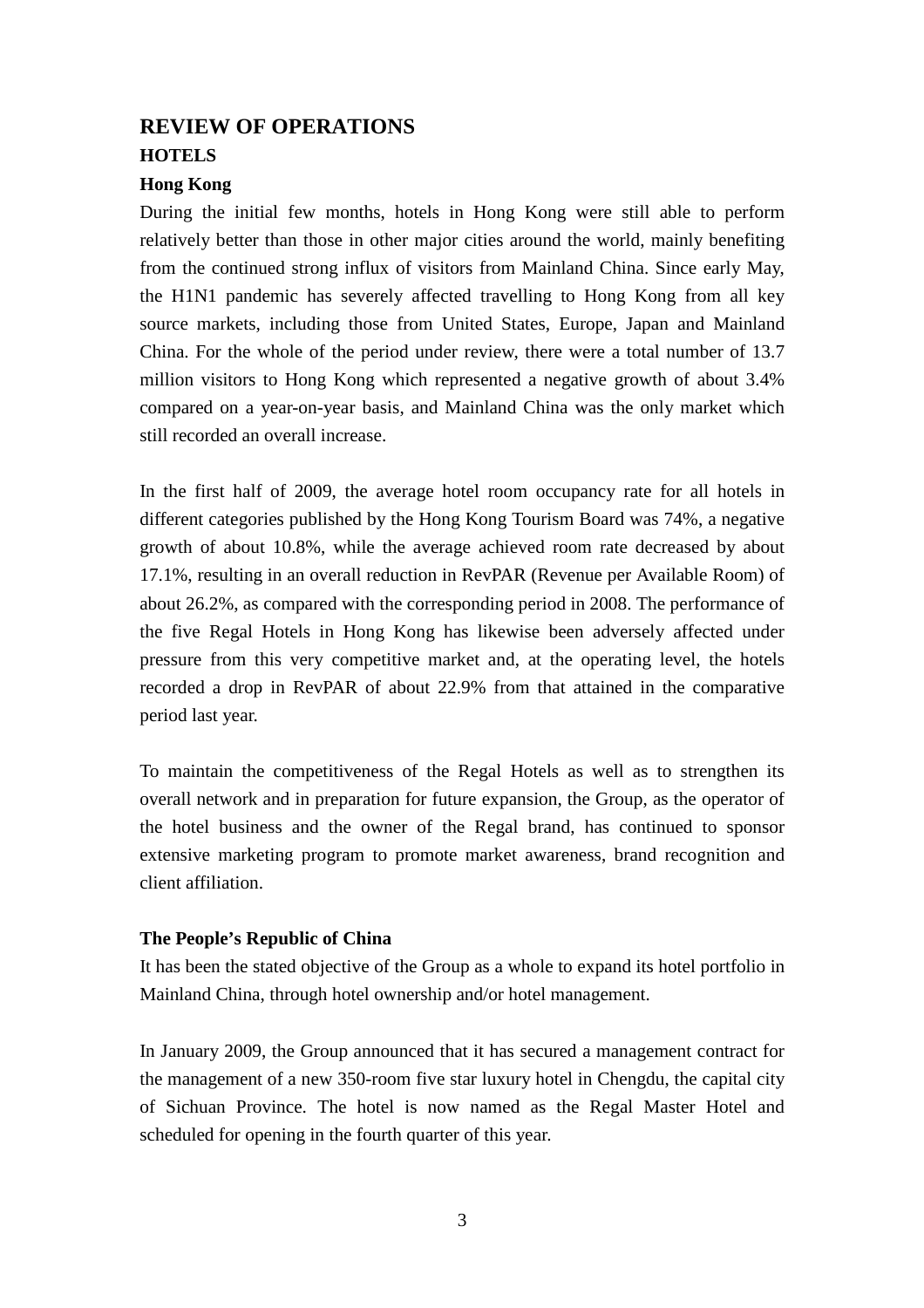Recently in August 2009, the Group entered into a hotel management agreement with Bosideng Holdings Limited for the Group to manage a five-star luxury hotel being developed by Bosideng in Dezhou, Shandong Province. This 215-room hotel will be named as the Regal Kangbo Hotel and, with its 100-meter height, will pose as the highest building as well as the first five-star international hotel in Dezhou. The hotel is presently scheduled to be opened in the third quarter of 2010.

The Regal Jinfeng Hotel, a 380-room four star business hotel located in Pudong, Shanghai, being another new addition to the hotel network in China under the management of the Group, is now preparing for soft opening later this month.

Together with the two existing managed hotels in Shanghai, there will be altogether four Regal managed hotels under operation in the Mainland by the end of this year. In pursuit of its stated objective, the Group is currently engaged in active discussions on a number of new hotel projects in different cities in China.

### **REGAL REAL ESTATE INVESTMENT TRUST**

The Group holds approximately 74.0% of the issued units of Regal REIT, which owns the five Regal Hotels in Hong Kong. For the six months ended 30th June, 2009, Regal REIT attained an unaudited consolidated profit of approximately HK\$187.5 million. The distributable income available for distribution to holders of the units for the period amounted to approximately HK\$280.5 million, which was equivalent to approximately HK\$0.092 per each unit entitled to the distribution. Regal REIT has recently declared a distribution of HK\$0.085 per unit for the six months ended 30th June, 2009, which represents a distribution of approximately 92.4% of the available distributable income and an increase of about 2.4% over the HK\$0.083 per unit distributed for the comparative period in 2008.

With the completion of the second stage of the Asset Enhancement Program at Regal Riverside Hotel in June 2009, the hotel has added 280 new Regal iClub rooms to its room inventory, now boasting a total of 1,138 available rooms. In early July this year, the renovation and upgrade of one additional floor with 51 guest rooms in Regal Kowloon Hotel to club floor standard was also completed. Other notable capital additions projects that were completed during the period under review included the renovation of the new Chinese restaurant, Regal Court, in Regal Kowloon Hotel and the coffee shop, Café Neo, in Regal Oriental Hotel.

For 2009 interim results and further information on Regal REIT, please refer to Regal REIT's press release and full set of interim results announcement.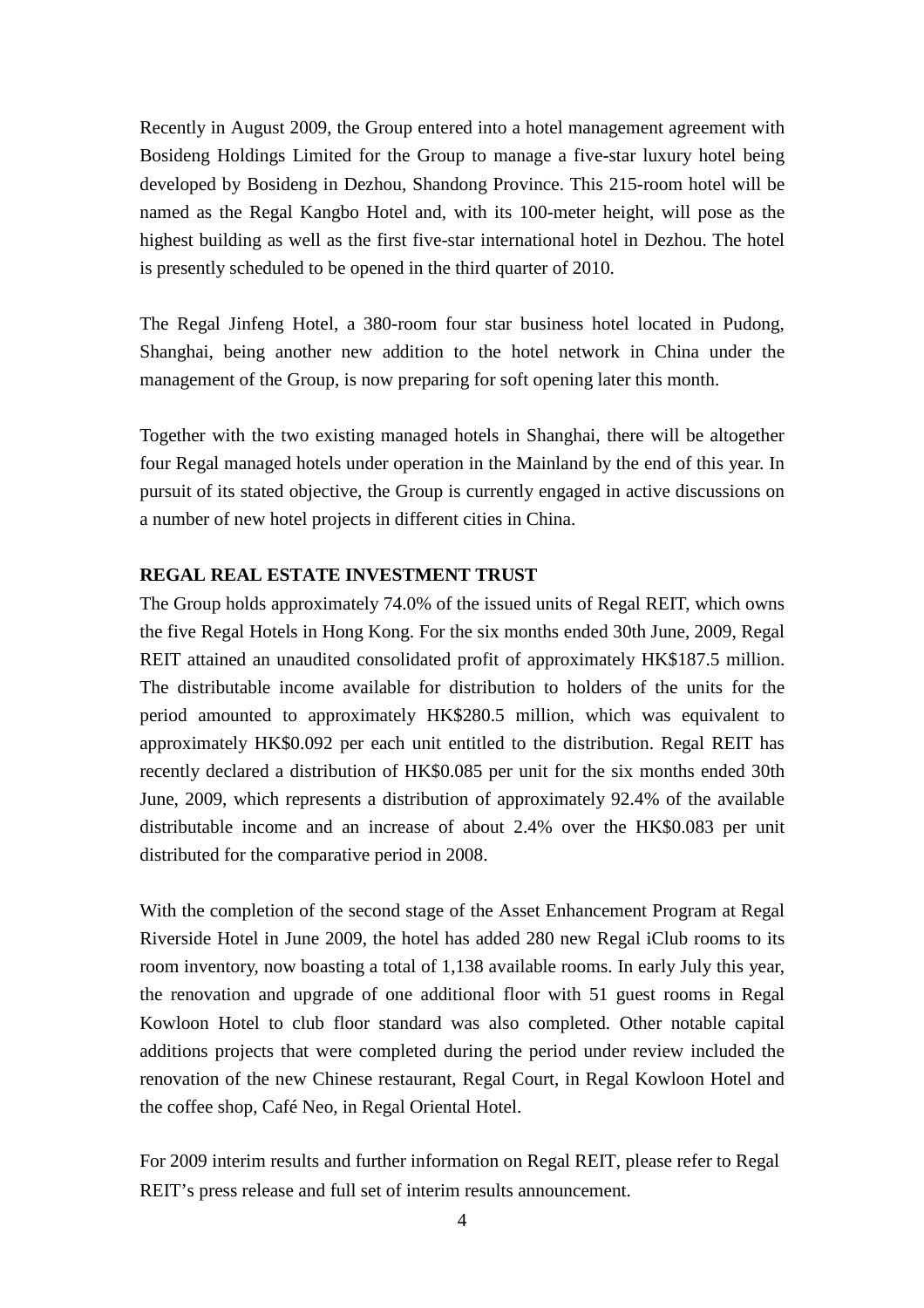#### **REGAL PORTFOLIO MANAGEMENT LIMITED**

Regal Portfolio Management Limited is a wholly-owned subsidiary of the Group and acts as the REIT Manager providing asset management services to Regal REIT. REIT Manager's fees received for the period amounted to approximately HK\$32.4 million, a major part of which was in the form of new units issued by Regal REIT.

#### **PROPERTIES**

#### **Hong Kong**

#### **Regalia Bay, Stanley**

Despite the general economic slowdown, the property market in Hong Kong rebounded substantially in the first half of the year, particularly in the luxury residential sector, which was largely attributable to the immensely increased market liquidity and the low interest rate environment. The Group sold three of its house units during the period under review at satisfactory price levels and the profits derived have been reflected in the interim financial results.

Since the half year end date, the Group has further disposed of four additional house units at increasingly higher prices and the profits derived will be accounted for in the second half of the year. At present, the Group still owns a total of 24 house units, of which 10 houses are under lease for rental income.

#### **The People's Republic of China**

#### **Development Project in the Central Business District of Beijing**

This development project is held through a Sino-foreign joint venture entity that is 59%-owned by Hang Fok Properties Limited, an associate that is in turn 50% each held by the Group and Paliburg Holdings Limited. The joint venture entity is now in the course of finalising with the Beijing Municipal Bureau of Land and Resources the terms of the contract for the grant of the primary development rights for the Phase II land.

#### **Development Project in Xindu District, Chengdu, Sichuan Province**

This development project is 50% beneficially owned by each of the Group and Cosmopolitan International Holdings Limited. The project site is composed of two separate land parcels. One of the parcels is planned to be developed into a hotel and commercial complex with a maximum gross floor area of about 180,000 square meters above ground together with a maximum of about 50,000 square meters of commercial and auxiliary services and car parking areas below ground. The other parcel is designated for residential development with a permitted maximum gross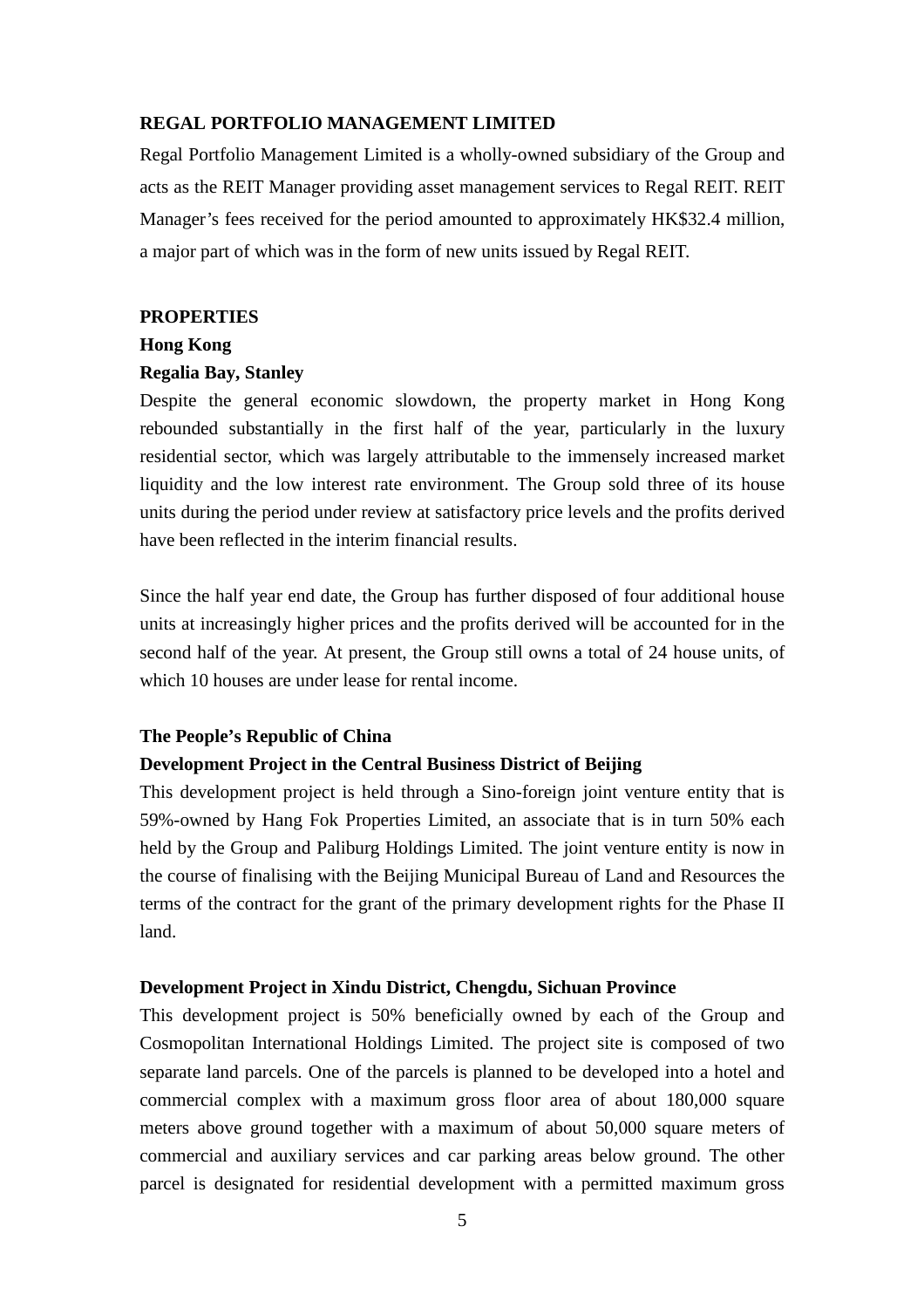floor area of about 315,000 square meters. The Planning Permits for Construction Land for the proposed development have been obtained and detailed planning work is in progress. The project is anticipated to be completed in phases within the next few years.

## **OTHER INVESTMENTS**

The Group presently holds substantial interests in the convertible bonds issued by Cosmopolitan group and, in addition, certain of the issued ordinary shares of Cosmopolitan. Assuming that all the outstanding convertible bonds and options on convertible bonds granted by the Cosmopolitan group, including those held by the Group, are fully converted and/or exercised and converted, the Group can come to own up to approximately 32.8% of the enlarged share capital of Cosmopolitan.

## **OUTLOOK**

Due to the uncertainty over the timing of a general economic revival and the continuing concern over the impact of the H1N1 pandemic, business conditions for the travel industry in Hong Kong in the remaining part of 2009 will continue to be challenging. However, recently there are some signs of a stabilising U.S. economy and when the measures to fight the spread of the H1N1 pandemic in Mainland China are easing gradually, there could be pent-up demand from both business and leisure travellers to Hong Kong and the hotel market in Hong Kong should be able to recover steadily in pace with the overall revival in the global economies.

As regards the Group's property business, it is expected that the luxury residential properties in Hong Kong will remain in strong demand, as the supply will be relatively limited. The Group may further dispose of some of the remaining house units in Regalia Bay if the offered prices are considered satisfactory, which could generate significant profits as well as cash resources to fund future business development.

The Group as a whole is devoted to expand its hotel network in China and is planning to increase its hotel portfolio to more than 20 owned and/or managed hotels in the first and second tier cities of China within the next few years.

While the global economic environment may still be volatile, the Group is nonetheless maintaining a sound financial position and is well-prepared for market changes. Overall, the Directors are optimistic that the Group will be able to sustain further continuing growth.